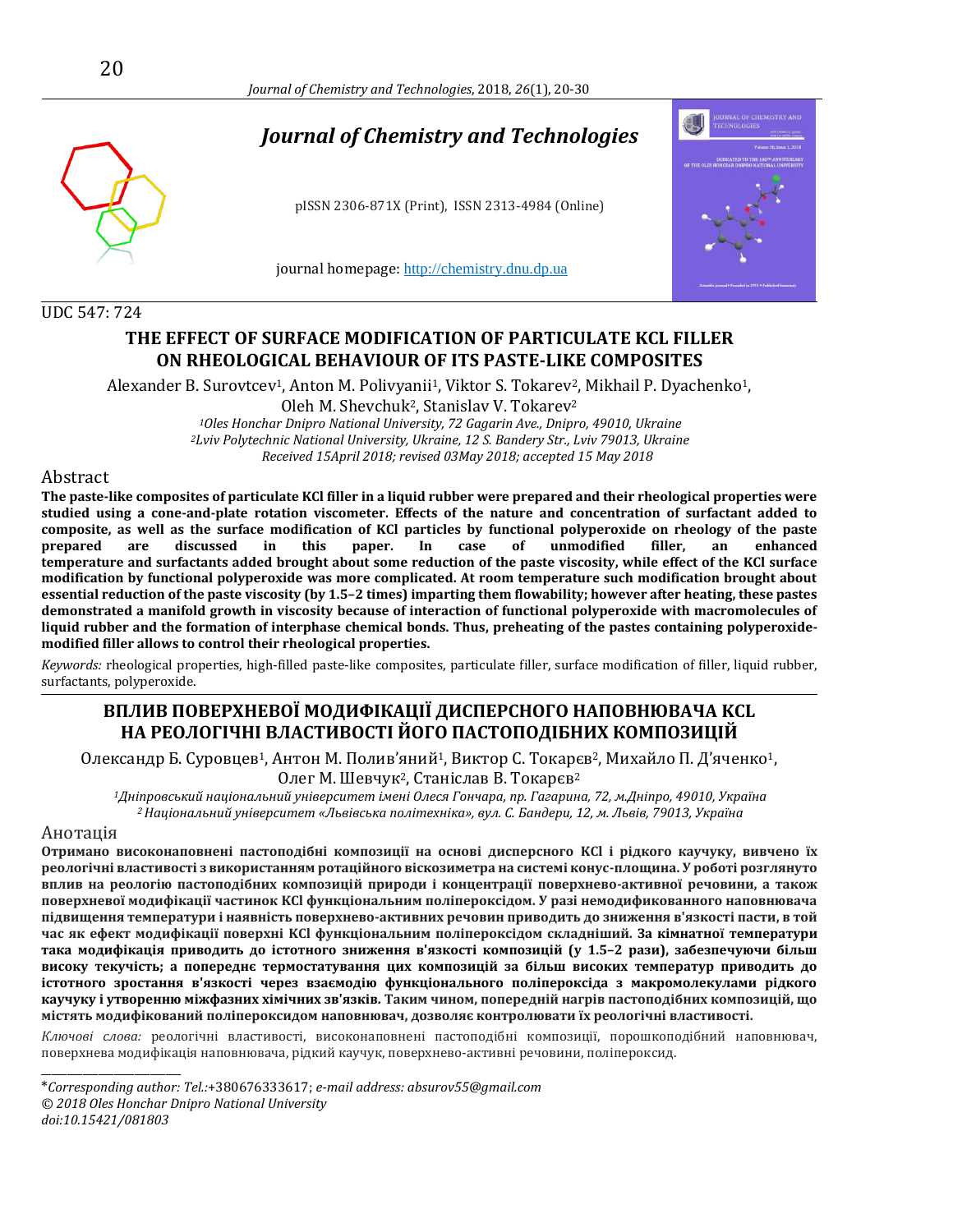## **ВЛИЯНИЕ ПОВЕРХНОСТНОЙ МОДИФИКАЦИИ ДИСПЕРСНОГО НАПОЛНИТЕЛЯ KCL НА РЕОЛОГИЧЕСКИЕ СВОЙСТВА ЕГО ПАСТООБРАЗНЫХ КОМПОЗИЦИЙ**

Александр Б. Суровцев<sup>1</sup>, Антон М. Полывяный<sup>1</sup>, Виктор С. Токарев<sup>2</sup>, Михаил П. Дьяченко<sup>1</sup>, Олег М. Шевчук<sup>2</sup>, Станислав В. Токарев<sup>2</sup>

*<sup>1</sup>Днепровский национальный университет имени Олеся Гончара, пр. Гагарина, 72, г. Днипро, 49010, Украина <sup>2</sup>Национальный университет «Львивська политехника», ул. С. Бандеры, 12, г. Львов, 79013, Украина*

#### Аннотация

**Получены высоконаполненные пастообразные композиции на основе дисперсного KCl и жидкого каучука, изучены их реологические свойства с использованием ротационного вискозиметра на системе конус-плоскость. В работе рассмотрено влияние на реологию пастообразных композиций природы и концентрации вводимого поверхностно-активного вещества, а также поверхностной модификации частиц KCl функциональным полипероксидом. В случае немодифицированного наполнителя повышение температуры и наличие поверхностно-активных веществ приводит к снижению вязкости пасты, в то время как эффект модификации поверхности KCl функциональным полипероксидом более сложен. При комнатной температуре такая модификация приводит к существенному снижению вязкости композиций (в 1.5–2 раза), обеспечивая более высокую текучесть; а предварительное термостатирование этих композиций при более высоких температурах приводит к существенному росту вязкости из-за взаимодействия функционального полипероксида с макромолекулами жидкого каучука и образования межфазных химических связей. Таким образом, предварительный нагрев пастообразных композиций, содержащих модифицированный полипероксидом наполнитель, позволяет контролировать их реологические свойства.**

*Ключевые слова:* реологические свойства, высоконаполненные пастообразные композиции, порошкообразный наполнитель, поверхностная модификация наполнителя, жидкий каучук, поверхностно-активные вещества, полипероксид.

#### **Introduction**

Promising and actual direction in development of rocket technology is the creation of propulsion systems working on the paste-like composite propellants to provide their controllable operating mode. These engines are well suited for multiple restarts and shutdowns, as well as controlling the traction characteristics required for high manoeuvrability along the flight trajectory  $[1-3]$  $[1-3]$ . Interest in paste-like propellants is maintained also due to easier adaptability of their production [\[4\]](#page-9-0) and higher safety in comparison to liquid and solid propellants [\[5](#page-9-0)–7]. The use of such propellant enables tochange manifold (up to 80 times) their energetic parameters during regulation  $[8; 9]$ that is achieved via a nonlinearity of the propellant consumption versus pressure applied, which, in its turn, obeys the non-Newtonian fluid flow law.

There are several main requirements to pastelike propellants, namely, a high degree of filling (up to 90 wt.%) to achieve high energy characteristics, while maintaining a uniform distribution of mineral particles in an organic binder; pastes should also have flowability under loading, high density, compositional resistance in a temperatures range from -10  $\degree$ C to +50  $\degree$ C, sedimentation stability during storage, low sensitivity to shock-kinetic effects [\[1; 8\]](#page-9-0).

In the paste-like propellants, the main component by content has to be an oxidizer (oxygen-containing highly dispersed component), among which ammonium perchlorate is the most effective because of a high oxygen balance and sufficient physicochemical stability. The latter is mixed with combustible preferably organic binder(e.g. with either an uncured low molecular polymer or highly plasticized polymer) which hаs the properties of a non-Newtonian fluid and provide the ability of the composite to flow under loading. To improve the energetic characteristics, the pasty propellant may also contain up to 15 wt.% of powdered metals (e.g. Aluminium, Magnesium, Titanium, Boron) or other powdery and liquid substances with a high enthalpy of formation of oxidized products. Technological additives [\[10\]](#page-9-0) can be also added to pastes to provide the required rheological characteristics and an appropriate burning rate.

Despite the scientific approaches developed for the systems based on highly dispersed mineral particles and a binder material that finds reflection in  $[11; 12]$ , for paste-like composite propellants, the problems of rheological behaviour can be solved mostly via their experimental studies because of a variety of the nature of components used, their content, size and shape of the filler particles and the state of their surface [\[13\]](#page-9-0).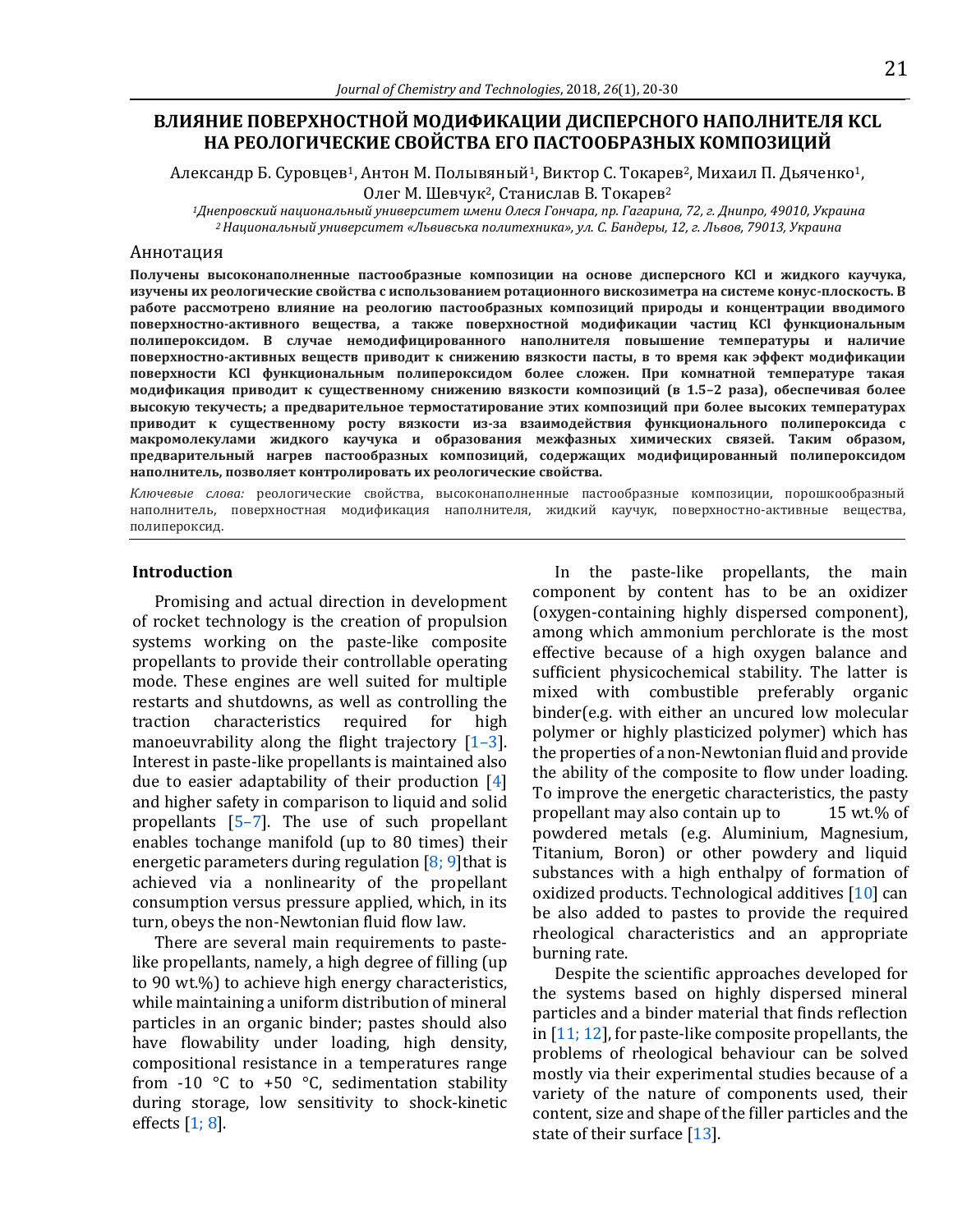High energy characteristics of paste-like propellants are achieved at a complete combustion of their components (i.e. at zero oxygen balance) that requires as high as possible filling degree of composites by an oxidizing agent. It is a big technological problem to reach high filling degree because of insufficient wetting of the mineral filler surface by organic binder, aggregative and sedimentation instability of highly filled composites and a sharp deterioration of their rheological properties.

Some improvements in the filler mineral surface wettability, aggregative and sedimentation stability, as well as rheological properties of highly filled composites can be achieved via adding the proper surfactants and the filler surface modification. This paper is aimed at investigation of the effect of the surfactant nature and the filler surface modification by polyperoxide on the rheological behaviour of the pastes with a high filling degree modelling a composite propellant. As a model of paste-like propellants in this investigation a composition with a high filling degree (80 wt.%) based on a low-polarity liquid rubber and particulate Potassium chloride was chosen. This model was used to estimate the possibility of obtaining highly filled composites that have a sedimentation stability and flowability at ambient temperatures due to a prior surface modification of the filler in combination with the use of surfactants, added to improve wetting of the mineral filler surface by a binder, as well as to reduce viscosity of the composites. This approach was thought to allow increasing the volume fraction of an oxidizer and metal powder that in turn should increase the specific impulse of propellants, hence improving both the processability and the performance properties of the paste-like propellants.

#### **Experimental**

The experimental evaluation of the rheological properties of the paste-like model composites was performed with the use of Potassium chloride (KCl) instead of a real highly dispersed oxidizer. In accordance with  $[10; 14]$ , the former one is an inert filler with the physicochemical characteristics similar to ammonium perchlorate. As it was aforementioned, for rheological investigations the composites comprised a low-polarity liquid rubber, particulate Potassium chloride (either pristine or surface-modified), and surfactant were used.

**Materials.** KCl was purchased from Sigma-Aldrich. It was dried at 100 °C to constant weight, ground and fractionated before the use. For the preparation of model pasty composites, the fraction with the particle size of  $45-63 \mu m$  (as a base) was exploited. Same fraction of Potassium chloride (45– 63 μm) was also used for the preparation ofa surface-modified filler in accordance with the approach outlined in  $[15; 16]$  and applying the procedure described below.

As an additive improving the energy characteristics of propellant an Aluminium powder ASD-4 with an average particle size of 12.3 µm was used in the work.

The hydroxyl terminated liquid rubber SKD-HTR with molecular weight of 2900 Da was appliedas a binder in the model composites [\[17\]](#page-9-0).

Adipic acid dinitrile (AAD) and poly(propylene glycol) with a molecular weight of 480 Da (PPG) were assessed as surfactants in the model composites.



Monomers: butyl acrylate (BA, Merck) was purified by double vacuum distillation; maleic anhydride (MA, Merck) was purified by recrystallization from chloroform; peroxidic monomer 5-tert-butylperoxy-5-methyl-1-hexene-3-yne (PM) was synthesized via method described elsewhere [\[18\]](#page-9-0) and vacuum distilled before the use.

**Synthesis of the functionalized polyperoxides.** Functionalized polyperoxide (FPP) with the structure shown in [Figure](#page-3-0) 1 was synthesized via radical terpolymerization of PM, BA and MA at the total monomer concentration of 3.5 mol/l in acetone in the presence of lauroyl peroxide as an initiator as described elsewhere  $[19]$ . The structure, composition and some characteristics of FPP are given in [Figure](#page-3-0) 1.

The content of MA subunit in FPP was determined by a reverse potentiometric titration of carboxylic groups  $[20]$ . The content of peroxide groups in FPP was calculated from the results of gas-chromatographic analysis of the final decomposition products obtained at the FPP thermolysis at 483 K in a sealed ampoule under argon blanket [\[21\]](#page-9-0).

Number-average molecular weight of FPP was determined by Gel Permeation Chromatography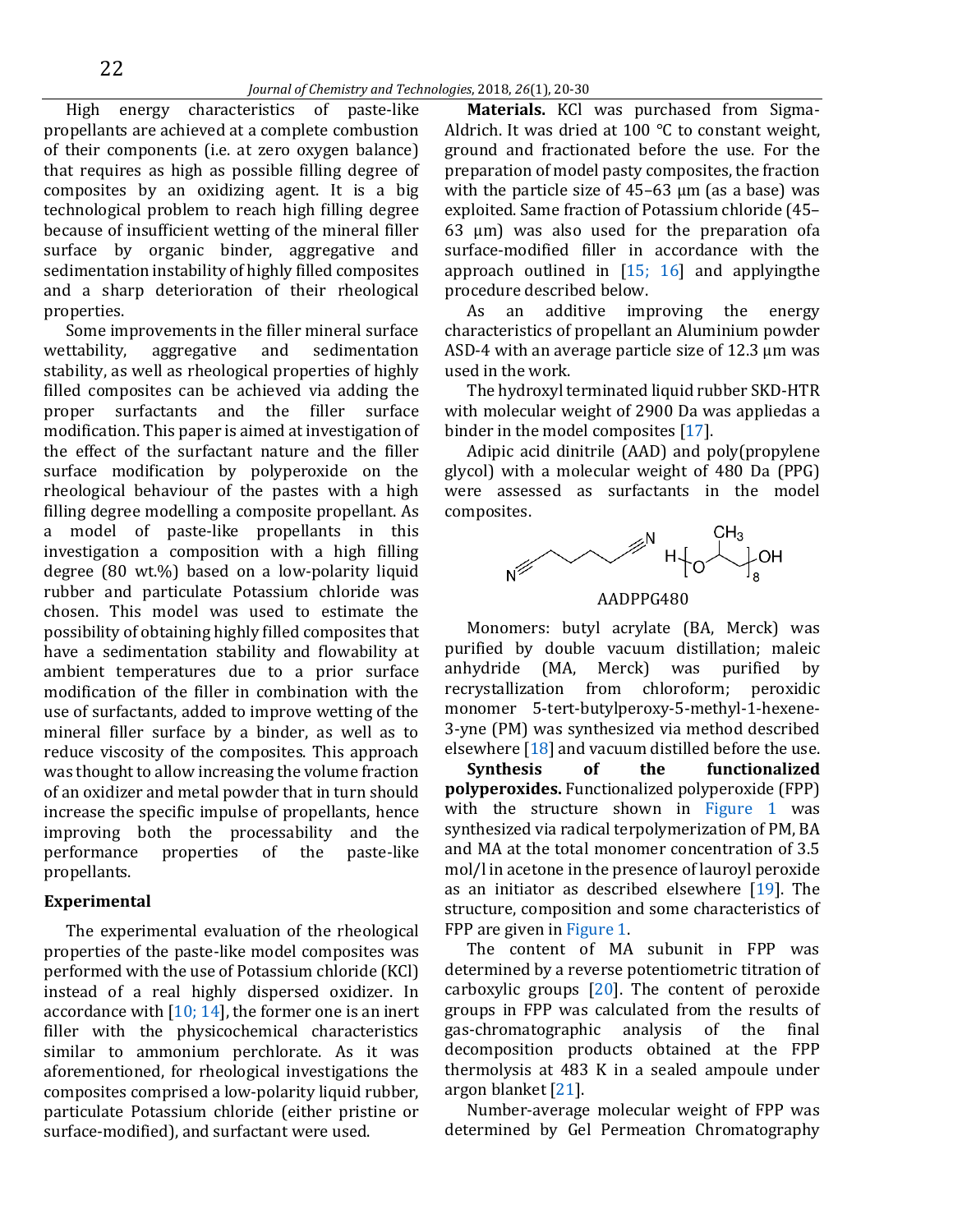<span id="page-3-0"></span>(GPC) using a Polymer Standard Service system (PSS, Mainz, Germany) with MDS RI detector, 50 mm GRAM precolumn and two 300 mm GRAM columns(particle size  $-10 \mu m$ ) in DMF containing 1 g/l LiBr. Polystyrene standards were used for calibration of this GPC setup.



 $l=19.1$  mol%, m=34.9 mol%, n=46.0 mol%,  $[O<sub>act</sub>] = 1.5 \cdot 10^{-3}$  mol/g, M<sub>n</sub>=12.7 kDa

## **Figure 1. Structure and properties of functional polyperoxide FPP**

*Table 1*

**Surface modification of Potassium chloride**. The surface modification of the ground KCl was achieved via FPP adsorption from its solutions in ethyl acetate (EA) at the weight ratio of KCl to the FPP solution as  $1:4$  and concentration of FPP ( $C_{\text{FPP}}$ ) of 0.050 or 0.125 mg per 1 g EA [\(Table1\)](#page-3-1). The process was carried out at ambient temperature for 1 hour under continuous vigorous stirring using a magnetic stirrer. Afterwards a liquid phase was decanted out; the precipitate of KCl modified was rinsed with a portion of pure ethyl acetate, separated by decantation and dried till constant weight under ambient conditions. The amount of FPP adsorbed at the surface of ground KCl  $(A_{FPP})$ was determined using elemental [C, H] analysis and controlled by gravimetry.

<span id="page-3-1"></span>

| Characteristics of ground KCl modified by FPP |                 |                           |                             |
|-----------------------------------------------|-----------------|---------------------------|-----------------------------|
| $C_{FPP}$ in a                                | FPP : KCl ratio |                           | Content of peroxide         |
| solution,                                     | in solution,    |                           | groups $[0act] \cdot 106$ , |
| $mg/g$ of EA                                  | mg/g            | AFPP, mg/g <sub>KCl</sub> | mol/g <sub>KCl</sub>        |
| 0.050                                         | 2.0             | 2.0                       | 3.1                         |
| 0.125                                         | 50              | 4 Q                       | 7.5                         |

**Preparation of highly filled paste-like composites.** The procedure for preparation of pasty composites involved several subsequent stages:

- pre-heating of a batch of the liquid rubber SCD-HTR at  $50 - 60$  °C to reduce its viscosity;

- addition of a pre-weighted amount of surfactant to the rubber heated under vigorous stirring of the mixture by a paddle stirrer with an electric drive for 10 – 20 minutes and maintaining temperature in the range of  $50 - 60$  °C;

- slow feeding by a small portions (totally 4– 5 portions) of required amounts of ground KCl and аluminum powder into aforementioned mix under continuous stirring and heating at 50 – 60 °C for 30–

40 minutes until obtaining a mixture with a visually even distribution of all components;

- vacuum treatment of the final composites at 50 °C for 2 hours under residual pressure of 0.04 MPa.

From the point of view of the methodology in order to obtain the reproducible results, such aspects as vacuumization and storage time of composites prior to evaluating their rheological properties are of high importance. Recently we have found [\[22\]](#page-9-0) that vacuumization of composites brought about a decrease in their viscosity due to the removal of gaseous inclusions. At the same time, prolonged storage of composites caused an insignificant increase in their viscosity, probably because of a some structurization occurred in these systems. Taking into account the above, the rheology tests for all composites were carried out under the same conditions, namely, one day after their preparation and subsequent vacuumization.

**Rheology tests of the highly filled paste-like composites.** Rheological studies of the composites were carried out using a Reotest 2 rotational viscosimeter with a cone-plane system intended to study flows of highly viscous liquids in the shear stress range of 135 – 87000 Pa in the thermostating cell maintaining a discrete sample temperatures of 30, 40 and 50 °C [\[22\]](#page-9-0).

## **Results and discussions**

When preparing the paste-like composites based on the low-polar liquid rubber SCD-HTR and the pristine ground KCl filler, it was established that the highest filling degree, at which these composites had satisfactory values of plasticity and flowability, reached 80 wt. %.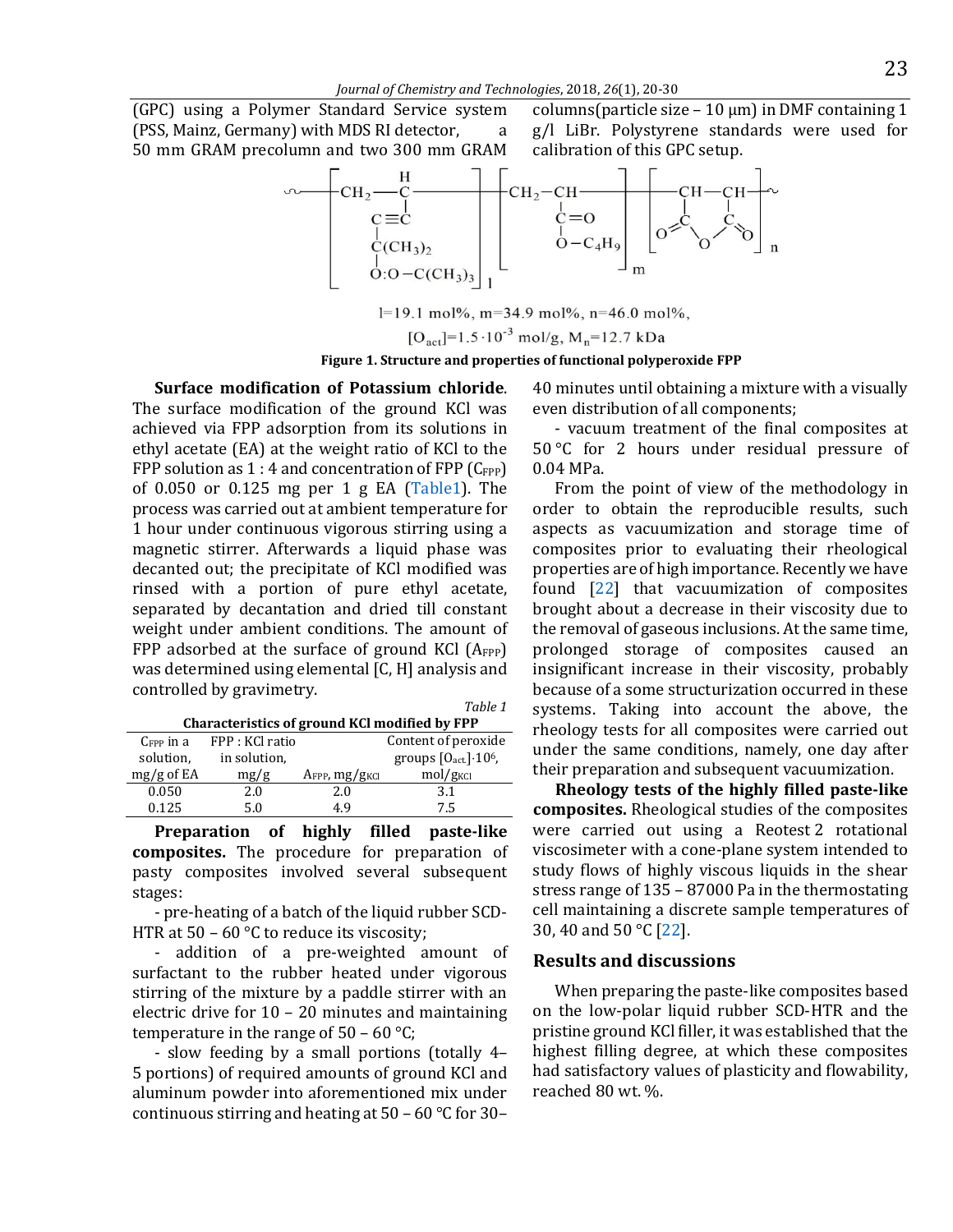<span id="page-4-0"></span>

**Figure 2. Dependence of dynamic viscosity of the paste-like composites filled by pristine KCl on shear stress at temperatures:1 – 30 °C; 2 – 40 °C; 3 – 50 °C.**

At a higher filling degree, the composites became crumbly, non-uniform in appearance and lost their plastic flowability. All further investigations were performed for composites with the total filling degree of 80 wt. %. The effect of temperature in the range of 305 **°**C on viscosity of the composites has been estimated [\(Figure 2\)](#page-4-0). The shape of rheological curves is a typical for non-Newtonian fluids; dynamic viscosity of composite drops down with increasing shear stress. Temperature has a similar effect; the composites become thinner at enhanced temperatures.

**The effect of surfactants on the viscosity of composites.** To increase plasticity of the composites owing to enhancement of the mineral filler surface wetting by a polymer binder (i.e. for improvement of particle wettability), introduction to their compositions of two alternative surfactants, namely AAD and PPG, which differ in their polarity essentially ,were considered. Each of these surfactants was added to the composites in the amounts ranged from 0.1 to 1.0 wt. % with respect to overall composition weight with the total filling degree of 80 wt. % (including 65 wt. % KCl and 15 wt. % Al). [Figures](#page-5-0) 3 and [4](#page-5-1) demonstrate effect of the surfactants added on rheological behaviour of the composites.

In both cases, a graduate decrease in the composite viscosity with increasing amount of surfactants added are clearly recognizable. It can be supposed that both surfactants AAD and PPG are

readily adsorbed on the surface of mineral filler reducing its surface energy thus improving wettability by the organic binder SKD-HTR. That causes formation of solvated layers around of the filler particles and in turn weakening of an interaction between filler particles, some lubrication effect; that is reflected in the paste viscosity decrease.

The effect of surfactant amounts added on the rheology of composites is shown i[n Figure 5](#page-5-2) for both surfactants to compare their effectiveness under the same conditions (T=30 °C and shear stress  $τ=4$ kPa). The surfactant content was varied in the range of 0.1–1.0 wt. part. Analysing the experimental data, it can be concluded that introduction of any of surfactants in the amounts exceeding 0.5 wt. part has no sense, since only a slight decrease in the viscosity is observed with a higher surfactant loading. AAD demonstrate a better performance as compared to PPG.

A higher effectiveness of ADD can be explained by the presence in its molecule of two highly polar nitrile groups, which obviously should have a better affinity towards the mineral filler surface compared with the less polar hydroxyls present in PPG macromolecules. Thus, ADD molecules should interact more strongly with the filler surface, forming a denser adsorption layer, and improving the filler surface wettability by molecules of lowpolar SKD-HTR rubber.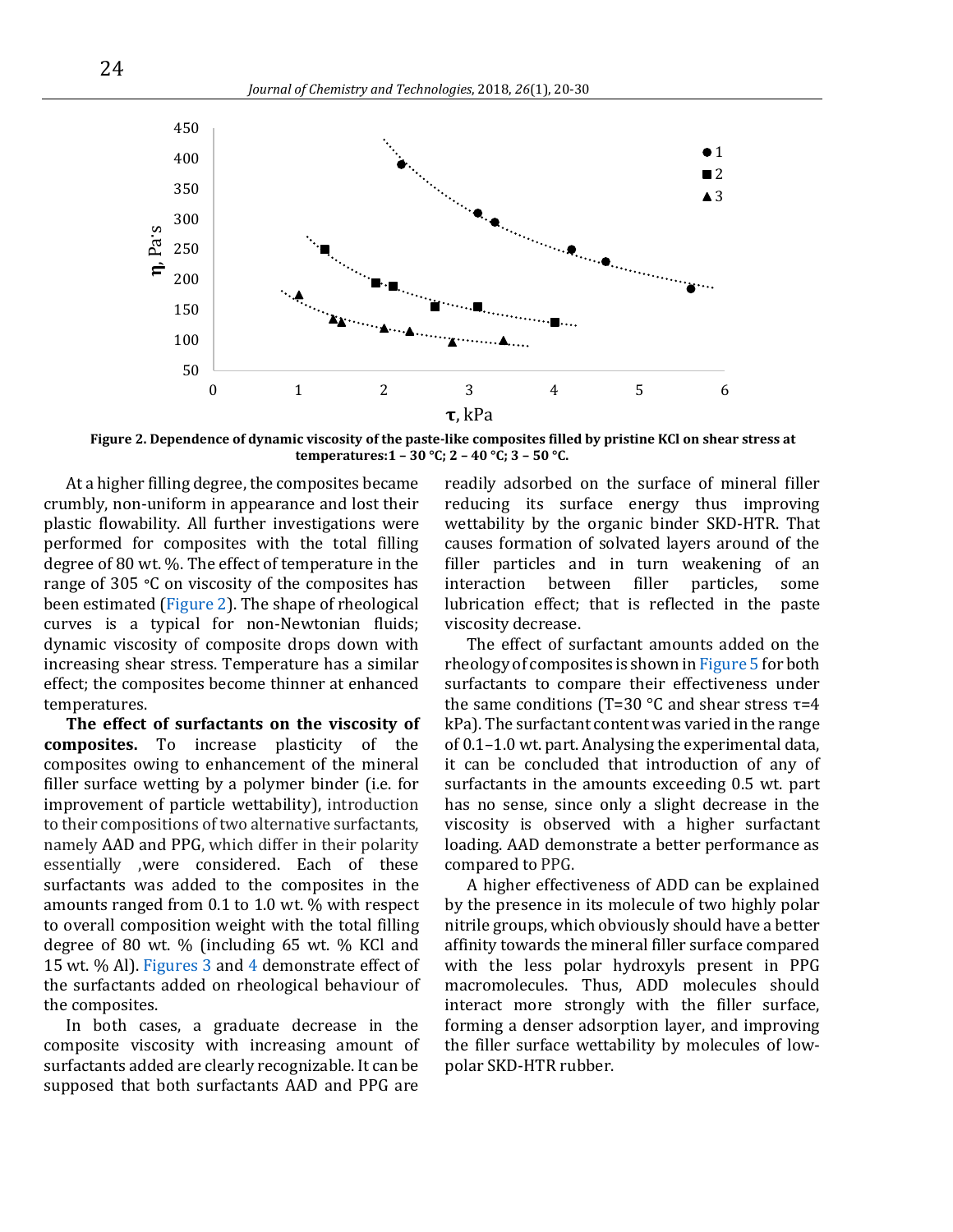<span id="page-5-0"></span>

<span id="page-5-1"></span>**Figure 3. Dependence of dynamic viscosity of the paste-like composites filled by pristine KCl on shear stress at different amounts of PPG added (wt. part): 1 – 0; 2 – 0.1; 3 – 0.3; 4 – 0.5; 5 – 1.0**



<span id="page-5-2"></span>**Figure 4. Dependence of dynamic viscosity of the paste-like composites filled by pristine KCl on shear stress at different amounts of AAD added (wt. part): 1 – 0; 2 – 0.1; 3 – 0.3; 4 – 0.5; 5 – 1.0**



**Figure5. Dependence of dynamic viscosity measured at 30°C and τ=4 kPa for the paste-like composites filled by pristine KCl on the nature and content of surfactants: 1 – PPG, 2 – AAD.**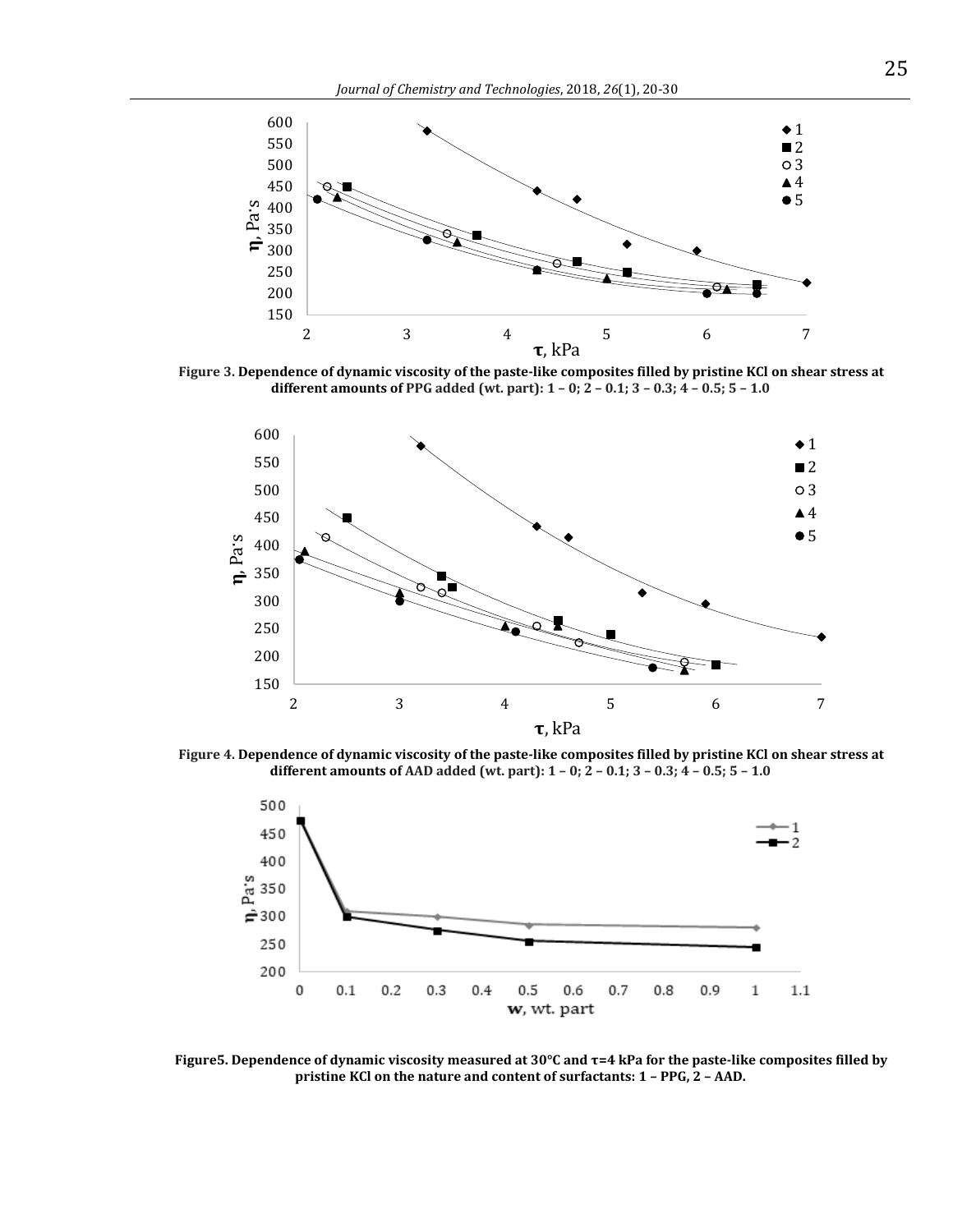Based on these results, in further investigations, AAD in an amount of 0.5 wt. part was introduced into all compositions as a surfactant.

**Effect of the filler surface modification by polyperoxide on rheological behaviour of composites.** To study the effect of the filler surface modification on the rheology of composites, we have prepared two samples of the ground KCl modified by FPP, which differ in the amounts of the adsorbed polyperoxide, namely 2.0 and 4.9 mg per 1g of filler [\(Table 1\)](#page-3-1). Using these samples and a sample of pristine ground KCl (all of the same granulometric characteristics), three model pastelike composites with similar compositions and the total filling degree of 80 wt. % have been prepared, which include 65 wt. % KCl (either modified or pristine), 15 wt. % Al powder, 20 wt.% SKD-HTR rubber, and 0.5wt.part of ADD added with respect tooverall composition weight.

<span id="page-6-0"></span>The important features of the surface-modified KCl are a lower tendency to aggregation and better

flowability, in contrast to the unmodified sample, that was observed when preparing the composites. It is worth mentioning that the KCl particles are not completely encapsulated by a polymer shell in the result of their surface modification. The complete and rather rapid solubility of the surface-modified KCl in water confirms this statement, indicating that the FPP polymer shell is not tight (nonporous), at least for the modification degree at the level of 2.0 and 4.9 mg/g. These results are in good agreement with the conclusions of our previous investigations that polyperoxides '*…do not occupy the adsorbent surface tightly; even in the case when the adsorbed layer reaches saturation, the underground is particularly reachable for water molecules*' [\[23\]](#page-9-0). Nevertheless, such a modification has a significant effect on therheology of composites with a high filling degree (80 wt. %), as shown i[n Figure](#page-6-0) 6.



**Figure6. Effect of surface modification of KCl filler by FPP on the dynamic viscosity of the paste-like composites at 30 <sup>о</sup>С, under different shear stresses: 1 – 2 kPa; 2 – 4 kPa.**

[Figure 6](#page-6-0) illustrates the summarized results of a comparative rheological study of the composites filled by the surface-modified and pristine KCl fillers. As is clearly seen, an adsorption of FPP on the surface of KCl particles brings about a decrease in viscosity of the paste-like composites by about onequarter to one-third.

Such reduction is achieved already at a low modification degree (2.0 mg/g); while the increasing degree of the KCl modification up to 4.9 mg/g has a much lower gain in further thinning of the composites. FPP contains reactive peroxide groups, as it follows from its structure shown in [Figure 1.](#page-3-0) It can be supposed that the FPP adsorbed at the filler surface can interact under certain conditions with the macromolecules of matrix SKD-HTR in composites through radical mechanism. As the results, grafting of the SKD-HTR macromolecules onto the surface of modified KCl particles as well as cross-linking of the matrix can occur. The probability of these reactions is as higher as higher is temperature of preheating of the composites prepared. [Figure 7](#page-7-0) illustrates the effect of preheating temperature of the prepared composite, filled by the surface-modified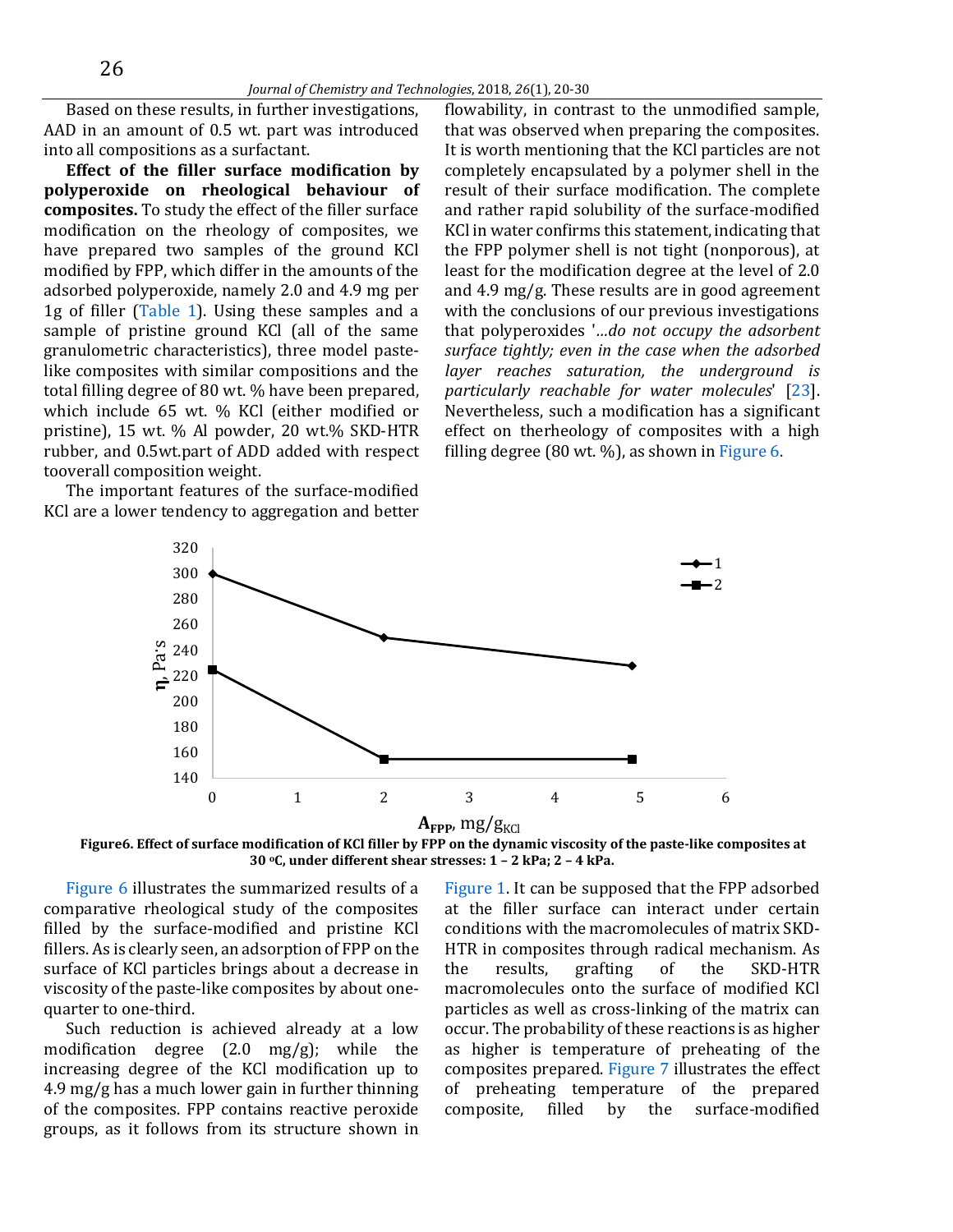particulate KCl with FPP content of 2.0 mg/g, on their rheology.

It is clearly seen a graduate increase in the dynamic viscosity with enhancing the preheating temperature; the viscosity of the paste-like composite filled by FPP-modified КСl (2.0 mg/g) is

more than doubled if the thermostating temperature is enhanced from 50  $\degree$ C to 100  $\degree$ C. The effect of preheating on the paste viscosity is more pronounced for the KCl filler with a higher degree of modification [\(Figure 8\)](#page-7-1).

<span id="page-7-0"></span>

<span id="page-7-1"></span>**Figure 7. Plots of dynamic viscosity (at 30 оС) vs. shear stress for the paste-like composite filled by FPP-modified КСl (2 mg/g) after thermostating at different temperatures: 1 – 50 °C; 2 – 60 °C; 3 – 70 °C; 4 – 80 °C; 5 – 90 °C; 6 – 100 °C**



**Figure8. The effect of the thermostating temperature on dynamic viscosity (at shear stress of 4 kPa) of the paste-like composites filled by the modified КСl containing different amount of FPP adsorbed: 1 – 4.9 mg/g, 2 – 2.0 mg/g.**

To interpret the obtained results [\(Figures 6,](#page-6-0) [7,](#page-7-0) [8\)](#page-7-1), the following explanations should be taken into account.

At the temperatures of preparation of paste-like composites (50 – 60 °C,), the peroxide groups of FPP remain quite stable, and under these conditions a polymer shell, formed on the surface of the KCl particles via FPP adsorption, improves their wettability by the SKD HTR rubber and reduces an internal friction in this highly filled system. Both these phenomena reveal themselves as a decrease in the composite viscosity [\(Figure 6\)](#page-6-0).

A situation changes drastically when the pastelike composites with modified KCl undergo preheating at elevated temperatures  $(60 - 100 \degree C)$ for a longer time. Under this condition, peroxide groups decompose forming free radicals, including the polymeric free radicals immobilized at the surface of KCl filler particles. Further reactions of the free radicals formed with double bonds present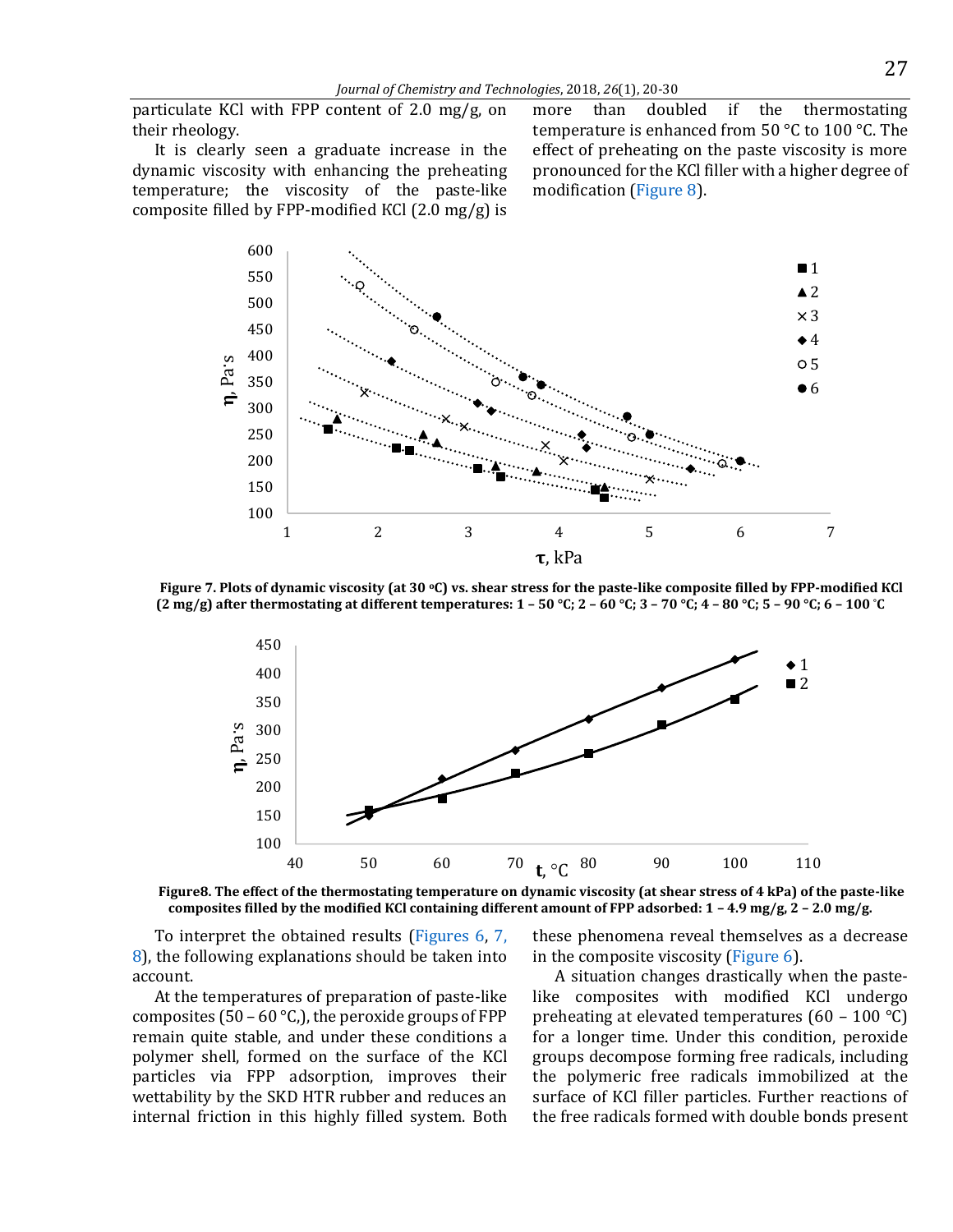in macromolecules of the SKD HTR rubber cause their grafting onto the surface of particles and partial cross-linking of the rubber matrix. Both these phenomena reveal themselves as an increase in the composite viscosity and the higher the preheating temperature, the higher the viscosity [\(Figure 7](#page-7-0) and [8\)](#page-7-1). A slight effect of preheating temperature on the viscosity of composites filled by the pristine particulate KCl confirms the scenario described above. The similar effect of the mineral filler modification by polyperoxides on rheological behaviour of the melt of polypropylene (PP) composites filled by Mg(OH)<sub>2</sub>was described in  $[24]$ . The composites of a pure PP filled by the surface modified  $Mg(OH)_2$  filler demonstrated an essentially higher melt flow as compared with the similar composites filled by the pristine  $Mg(OH)_2$ filler. There was also shown, that an introduction of unsaturated compounds with double bonds into PP compositions with the surface modified  $Mg(OH)_2$ filler brings about an appreciable decrease of their melt flow.

It should be noted that both effects, namely, viscosity reduction and viscosity increase, are more pronounced when the degree of the surfacemodification of the filler is higher; however, it is more appropriate to increase the degree of modification of the filler surface in order to thicken the composition, but not for improving its flowability. The possibility of correcting the rheological properties can play a significant role, as noted in [\[25\]](#page-9-0), when using ready-made paste-like fuel compositions in practice.

### **Conclusions**

1. The highly filled paste-like composites flowable at temperatures of 30  $\circ$ C and above have been obtained on the base of the liquid rubber SKD-HTRwith thetotal filling degree of 80 wt. % using AAD as a surfactant in the amount of 0.5 wt. part.

2. The surface modification of particulate filler by functional polyperoxide demonstrates two very distinguishing effects on the rheological behaviour of paste-like composites, depending on conditions of their preparation. In the paste-like composites filled by modified particulate KCl and prepared at 50 – 60 °C, the FPP adsorbed on KCl particles improves their wettability by the SKD HTR rubber and reduces an internal friction thus significantly reducing viscosity of the composites. But when these pastes undergo preheating at temperatures in the range of  $60 - 100$  °C, decomposition of FPP

followed by a sequence of radical reactions causes the grafting and partial cross-linking of the rubber matrix, that is reflected in a graduate increase of the composite viscosity with enhancing preheating temperature. Both abovementioned effects are more pronounced when the degree of the surfacemodification of the filler is higher.

3. Thus, the surface-modification of the mineral fillers by the functional polyperoxide and subsequent preheating of their composites with SKD HTR rubber is a new powerful approach to control the rheological properties of paste-like composites over a wide range that can be used for preparing the rocket composite propellants with improved characteristics.

## **Bibliograhpy**

- [1] Rocket propulsion elements / Eds. G. P. Sutton, O. Biblarz. – 8th ed. Pub: John Wiley & Sons, Inc., Hoboken, New Jersey.– 2010. –785 p.
- [2] Solid Propellant Chemistry, Combustion, and Motor Interior Ballistics / T. B. Brill; Wu-Zhen Ren; Vigor Yang // Progress in Astronautics and Aeronautics, AIAA, NY, Vol. 185. Pub. Reston, Virginia.–2000. – 999 p.
- [3] Recent Advances in Research on Solid Rocket Propulsion/ Y. Fabignon, J. Anthoine, D. Davidenko [et al] //AerospaceLAB Journal. – 2016, N 11. –P. 1-15.
- [4] Bondarenko S. G. Rocket propulsion using unitary pastelike propellant. Experimental investigation of paste-like propellant and results of PRM fire tests /S. G. Bondarenko, V. I. Eliseev, Yu. V. Protsan // Prog. of 61-th International Astronautical Congress (IAC-10.C44.1.9.).–2010. Prague. Czech Republic.–P. 27.
- [5] Sarner S. F. Propellant chemistry / S. F. Sarner. New York, Reinhold.– 1966. – 417 p.
- [6] Lipanov A.M. Survey of Solid Rocket Propulsion in Russia/ A.M. Lipanov, V.E. Zarko. In: De Luca L., Shimada T., Sinditskii V., Calabro M. (eds) Chemical Rocket Propulsion. – Springer Aerospace Technology. Springer, Cham, 2017. – 144 p.
- [7] Chemical Rocket Propulsion: A Comprehensive Survey of Energetic Materials. / Eds. De Luca L., Shimada T., Sinditskii V. P., Calabro M. – Springer, 2016. – 1084 p.
- [8] Varghese T.L. The Chemistry and Technology of Solid Rocket Propellants (A Treatise on Solid Propellants)/T. L. Varghese, V.N. Krishnamurthy// Pub: Allied Publishers.– New Delhi, 2017. – 324 p.
- [9] Serdyuk A.I.Slurry-propellant rocket propulsion. Ecosafety and new power opportunities. Tests of new propellants (IAC- 2013, C4.3,11) / A.I.Serdyuk, Yu. V. Protsan, S.G. Bondarenko *//* Proc.of 64-th International Astronautical Congress.– 23-27 September, 2013. – Beijing, China.–9 p.
- [10] Dependence of rheological characteristics of paste-like rocket propellant from dispersion of filler, concentration of filler and PEAHENS/ K. O. Tretiakov, O. V. Potupa, S. G. Oginski [et al] //Вопросы химии и химической технологии. –2006, N 3.– C.158–163.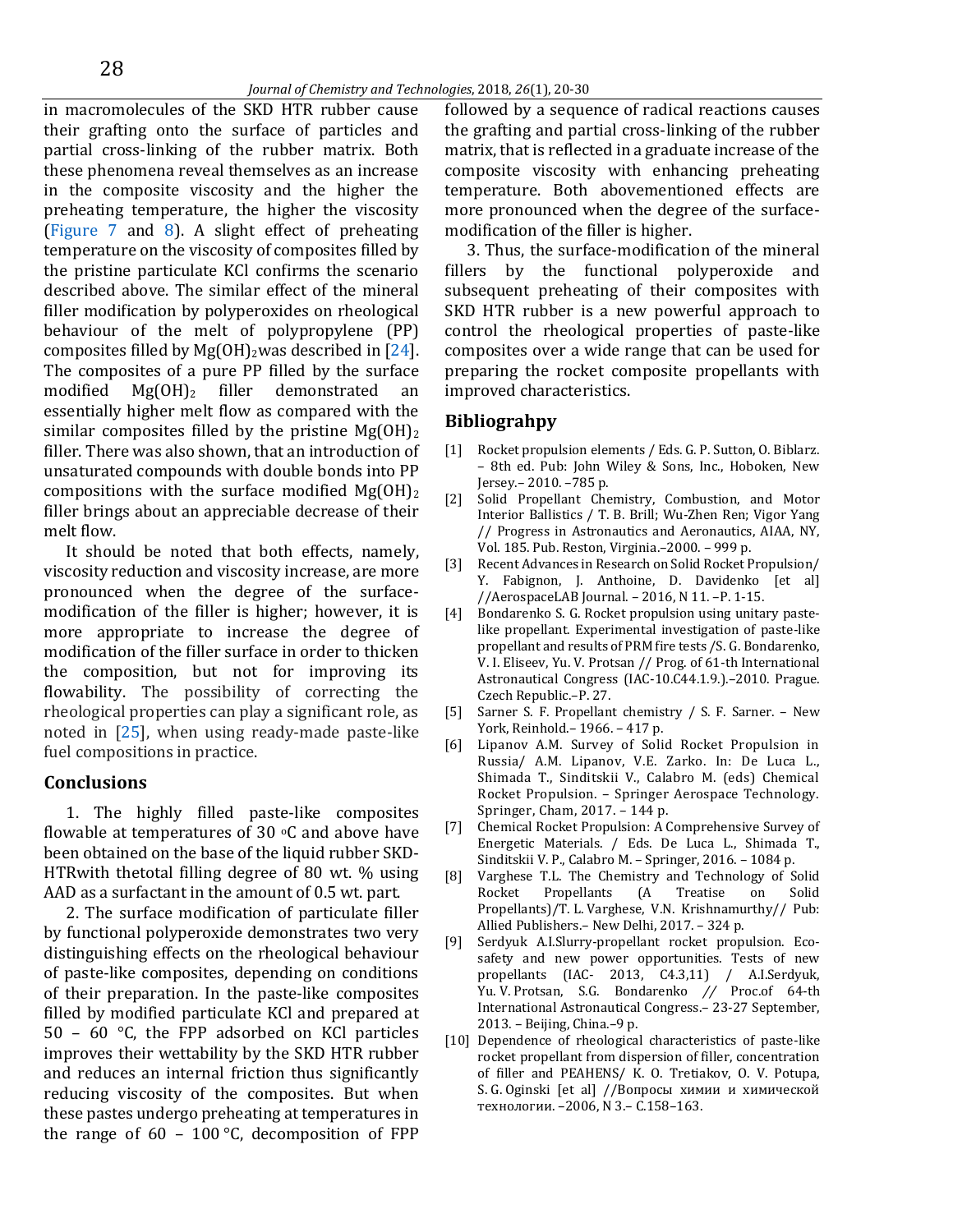- [11] Tadros T. F. Rheology of Dispersions: Principles and Applications/ T. F. Tadros. – Wiley-VCH, 2010. – 216 p.
- [12] Bröckel U. Product, Design and Engineering: Formulation of Gels and Pastes, 1st Edition / U. Bröckel, W. Meier, G. Wagner – Wiley-VCH Verlag, Weinheim, Germany, 2013. – 355 p.
- [13] Экспериментальное и численное исследование реологических характеристик пастообразных топливных композиций / В.И. Елисеев, С. Г. Бондаренко, А.Ф. Курочкин [и др.] // Вестник двигателестроения. Запорожье: АО «МоторСич». – 2012, N 1.–С. 26-31.
- [14] Kurochkin A. F. High-filled compositions on the base on olygomeric rubber / A. F. Kurochkin,N. V. Dolmatova, А.  B. Surovtcev//All materials. Encyclopaedic reference book Science and technology.– 2011.– Vol. 1. –P. 35–40.
- [15] Modification of interface by polymeric peroxides a new approach to the creation of composites / V. Tokarev, S. Voronov, V. Seredyuk [et al.] // Adsorption Sci. Technol. – 1996.– Vol. 14,N 4.– P. 239-249.
- [16] Polyperoxide Surfactants for Interface Modification and Compatibilization of Polymer Colloidal Systems. 2. Design of Compatibilizing Layers. / S. Voronov, V. Tokarev, V. Datsyuk [et al.] // J. Appl. Polym. Sci. – 2000.– Vol. 76.– P. 1228-1239.
- [17] Shankar R. M. Terminal functionalized hydroxylterminated polybutadiene: An energetic binder for propellant / R. M. Shankar, T. K. Roy, T.Jana // J. Appl. Polym. Sci.– 2009.– Vol. 114,N 2.– P. 732-741.
- [18] Obtaining of dimethylvinylethynyl-methyltret-butyl peroxide / M. Vilenskaya, D. Karamov, E. Sorokin[et al.] // Khimicheskaya promyshl. – 1979, N 7.– P. 15–17.
- [19] Polyperoxide Surfactants for Interface Modification and Compatibilization of Polymer Colloidal Systems. 1. Synthesis and Properties of Polyperoxide Surfactants /S. Voronov, V. Tokarev, K. Oduola,Yu. Lastukhin / J. Appl. Polym. Sci. – 2000.– Vol. 76.– P.1217-1227.
- [20] The Effect of Structure of Compatibilizing Layer at the Mineral Filler Surfaces on Mechanical Properties of Premixes / V. Tokarev, O. Shevchuk, N. Bukartyk, U. Wagenknecht // Materials of International Symposium 'Technomer-2005', Chemnic, Germany.– 2005. AP5. – P. 1- 10.
- [21] Handbook of Maleic Anhydride Based Materials: Syntheses, Properties and Applications / Ed. Musa O. M. Publ.: Springer, New Jersey.– 2016.– 638 p.
- [22] Influence of the nature of surface-active substances on rheology of high-filled paste-like compositions on a base on liquid diene rubber and disperse filler / А. Surovtcev, К. Kovalenko, N. Kuzmenko, S. Bondarenko //Bull. Dnipropetrovsk Univ. Ser. Chem. – 2014. – Vol. 22, N . – P. 76–81.
- [23] Graft Polymerization from a Silica Surface Initiated by Adsorbed Peroxide Macroinitiators. I. Adsorption and Structure of the Adsorbed Layer of Peroxide Macroinitiators on a Silica Surface / O. Shafranska, V. Tokarev, A. Voronov[et al.] //Langmuir.– 2005.– Vol. 21,N 8.– P. 59-69.
- [24] Flame-retardant polymer composites on the basis of modified magnesium hydroxide / O. Shevchuk, U. Wagenknecht, S. Wiessner[et al.] // Chemistry & Chemical Technology.– 2015.– Vol. 9, N 2.– P. 149-155.

[25] Rocket Propulsion Using Unitary Paste-like Propellant Analysis of Mass Efficiency for Applications in the Composition of Landing Units and Upper Stages of Launch Vehicles/Yu. Protsan, D. Maydaniuk, S. Bondarenko // Proceedings of International Forum on Special Equipments and Engineering Mechanics. – July 10-12, 2013. Nanjing, P. R. China. – P. 56-62.

#### <span id="page-9-0"></span>**References**

- [1] Sutton, G. P. Biblarz, O. (2010). *Rocket propulsion elements* / Eds. - 8th ed. Pub: John Wiley & Sons, Inc., Hoboken, New Jersey, USA.
- [2] Thomas B. Brill, Wu-Zhen, Ren; Vigor, Yang. (Ed.). (2000). *Solid Propellant Chemistry, Combustion, and Motor Interior Ballistics* / Eds. - Progress in Astronautics and Aeronautics, AIAA, NY, Vol. 185. Pub. Reston, Virginia, USA.
- [3] Fabignon, Y., Anthoine, J., Davidenko, D., Devillers, R., Dupays, J., Gueyffier, D., Hijlkema, J., Lupoglazoff, N., Lamet, J. M, Tessé, L., Guy, A., Erades, C. (2016). Recent Advances in Research on Solid Rocket Propulsion. *AerospaceLAB Journal*, 11, 1-15. [https://doi.org/1](https://doi.org/)0.12762/2016.AL11-13
- [4] Bondarenko, S. G., Eliseev, V. I., Protsan, Yu. V. (2010). *Rocket propulsion using unitary paste-like propellant. Experimental investigation of paste-like propellant and results of PRM fire tests. Prog. of 61-th International Astronautical Congress (IAC-10.C44.1.9.).* Prague. Czech Republic, 27.
- [5] Sarner, S. F. (1966).Propellant chemistry. New York, USA: Reinhold.
- [6] Lipanov, A.M., Zarko, V.E. (2017) *Survey of Solid Rocket Propulsion in Russia.* In: De Luca L., Shimada T., Sinditskii V., Calabro M. (eds) Chemical Rocket Propulsion. Springer Aerospace Technology. Springer, Cham. [https://doi.org/1](https://doi.org/)0.1007/978-3-319-27748- 6\_43
- [7] De Luca, L., Shimada, T., Sinditskii, V. P., Calabro, M. (Ed.). (2016). *Chemical Rocket Propulsion: A Comprehensive Survey of Energetic Materials.*Springer. <http://www.springer.com/cn/book/9783319277462>
- [8] Varghese, T.L., Krishnamurthy, V.N. (2017). *The Chemistry and Technology of Solid Rocket Propellants (A Treatise on Solid Propellants).* Pub:, New Delhi, USA: Allied Publishers.
- [9] Serdyuk, A.I., Protsan, Yu.V., Bondarenko, S.G. (2013) *Slurry-propellant rocket propulsion. Eco-safety and new power opportunities. Tests of new propellants (IAC- 2013, C4.3,11)*,Proc.of 64-th International Astronautical Congress, Beijing, China.
- [10] Tretiakov, K. O., Potupa, O. V., Oginski, S. G., Kurochkin, A. F., Surovtcev, А. B. (2006). [Dependence of rheological characteristics of paste-like rocket propellant from dispersion of filler, concentration of filler and PEAHENS]. *Voprosykhimii I khimicheskoitekhnologii – Issues of Chemistry and Chemical Technology,* 3, 158–163. (in Ukrainian)
- [11] Tadros, T. F. (2010). *Rheology of Dispersions: Principles and Applications.* Wiley-VCH,. [http://197.14.51.10:81/pmb/CHIMIE/3527320032Rhe](http://197.14.51.10:81/pmb/CHIMIE/3527320032Rheology.pdf) [ology.pdf](http://197.14.51.10:81/pmb/CHIMIE/3527320032Rheology.pdf)
- [12] Bröckel, U., Meier, W., Wagner, G. (Ed.).(2013). Product, *Design and Engineering: Formulation of Gels and Pastes*, 1st Edition. Wiley-VCH Verlag, Weinheim,